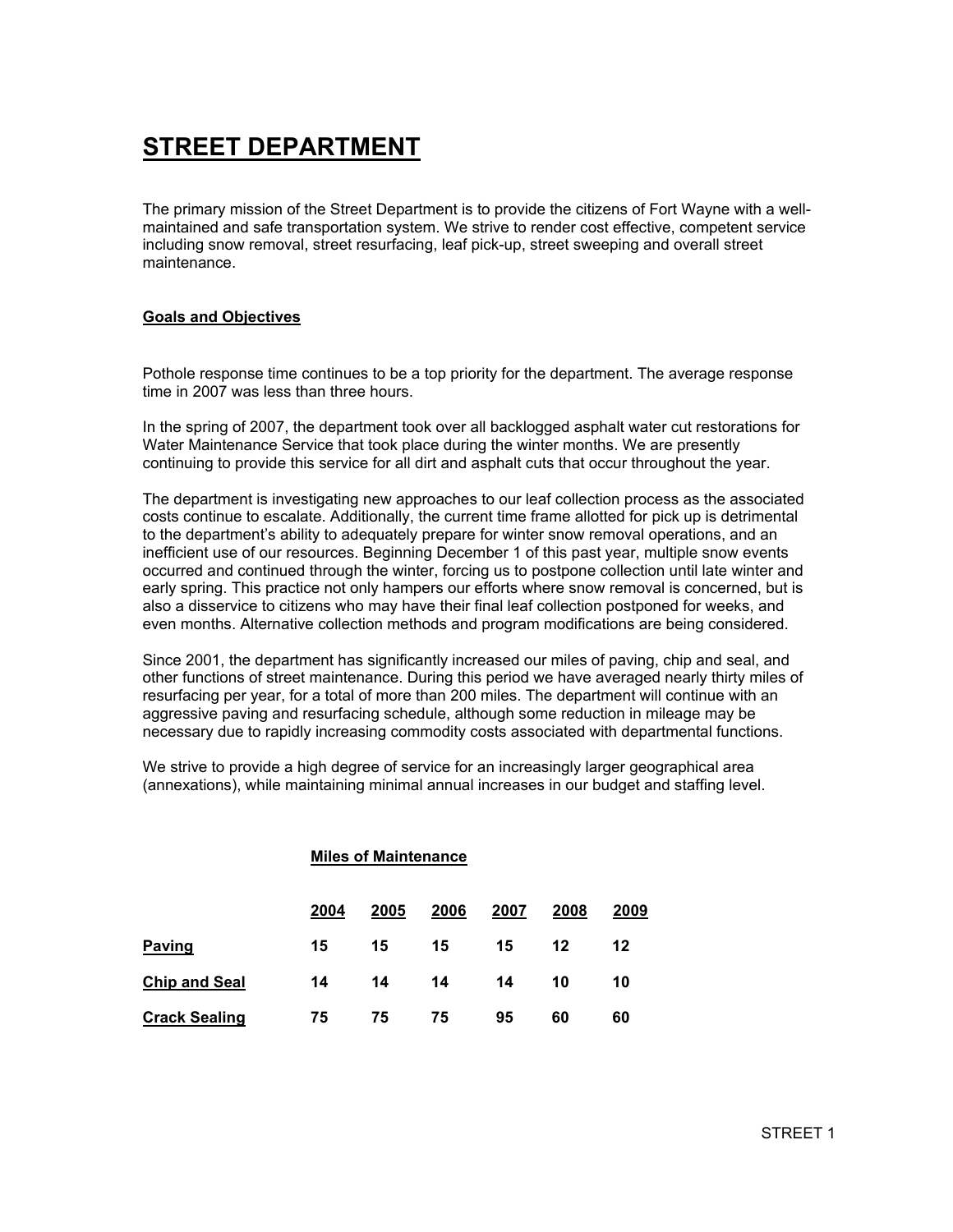# STREET DEPARTMENT<br>Dept # 0128<br>2009 BUDGET COMPARISON

|                                     | 2007<br><b>ACTUAL</b> | 2008 ACTUAL<br>THRU<br>30-Jun-2008 | 2008 REVISED<br><b>BUDGET</b> | 2009<br><b>SUBMITTED</b> | \$ INCREASE<br>(DECREASE)<br>FROM 2008 APPR | % CHANGE<br><b>FROM 2008</b><br><b>APPR</b><br>TO 2009 |  |  |
|-------------------------------------|-----------------------|------------------------------------|-------------------------------|--------------------------|---------------------------------------------|--------------------------------------------------------|--|--|
| 5111 TOTAL WAGES                    | 4,443,670             |                                    | 4,444,474                     | 4,276,811                | (167, 663)                                  | $-3.77%$                                               |  |  |
| 5131 PERF - EMPLOYERS SHARE         | 278,781               |                                    | 302,853                       | 302,819                  | (34)                                        |                                                        |  |  |
| 5132 FICA                           | 335,849               |                                    | 338,625                       | 327,176                  | (11, 449)                                   |                                                        |  |  |
| 5134 LIFE MEDICAL & HEALTH INSURAN  | 901,000               |                                    | 954,000                       | 954,000                  |                                             |                                                        |  |  |
| 5136 UNEMPLOYMENT COMPENSATION      | 4,348                 |                                    | 4,426                         | 4,277                    | (149)                                       |                                                        |  |  |
| 5137 WORKERS COMP INSURANCE         | 113,208               |                                    | 153,180                       | 155,214                  | 2,034                                       |                                                        |  |  |
| 513A PERF - EMPLOYEES/PD BY CITY    | 132,963               |                                    | 129,794                       | 125,304                  | (4,490)                                     |                                                        |  |  |
| 513C PRODUCTIVITY BONUS             | 85,940                |                                    | 95,450                        | 90,000                   | (5, 450)                                    |                                                        |  |  |
| 513R RETIREES HEALTH INSURANCE      | 34,008                |                                    | 36,000                        | 36,000                   |                                             |                                                        |  |  |
| 5161 WAGE SETTLEMENT/SEVERANCE PAY  | 2,575                 |                                    |                               |                          |                                             |                                                        |  |  |
| <b>Total 5100</b>                   | \$6,332,342           | \$3,282,278                        | \$6,458,802                   |                          | (\$187,201)                                 | $-2.90%$                                               |  |  |
| 5212 STATIONERY & PRINTED FORMS     | 26                    |                                    | 600                           | 600                      | $\blacksquare$                              |                                                        |  |  |
| 5214 SAFETY ITEMS/SUPPLIES          | 24,425                |                                    | 24,000                        | 24,000                   |                                             |                                                        |  |  |
| 5219 OTHER OFFICE SUPPLIES          | 1,888                 |                                    | 1,800                         | 1,800                    |                                             |                                                        |  |  |
| 5231 GASOLINE                       | 54,002                |                                    | 48,000                        | 60,000                   | 12,000                                      |                                                        |  |  |
| 5232 DIESEL FUEL / FUEL OIL         | 445,329               |                                    | 420,000                       | 540,000                  | 120,000                                     |                                                        |  |  |
| 5233 OIL                            | 1,651                 |                                    | 1,800                         | 3,000                    | 1,200                                       |                                                        |  |  |
| 5235 PROPANE FUEL                   | 1,816                 |                                    | 1,400                         | 1,800                    | 400                                         |                                                        |  |  |
| 5245 LANDSCAPE & GRNHOUSE SUPPLIES  | 4,456                 |                                    | 4,000                         | 4,000                    |                                             |                                                        |  |  |
| 5246 HOUSEHOLD & CLEANING SUPPLIES  | 3,644                 |                                    | 3,600                         | 4,200                    | 600                                         |                                                        |  |  |
| 5262 VEHICLE REPAIR PARTS           | 1,658                 |                                    | 2,000                         | 2,000                    |                                             |                                                        |  |  |
| 5263 OTHER EQUIPMENT REPAIR PARTS   | 2,940                 |                                    | 3,000                         | 2,000                    | (1,000)                                     |                                                        |  |  |
| 5271 GRAVEL                         | 240,771               |                                    | 280,500                       | 280,000                  | (500)                                       |                                                        |  |  |
| 5272 BITUMINOUS MATERIALS           | 1,011,033             |                                    | 770,000                       | 760,000                  | (10,000)                                    |                                                        |  |  |
| 5273 SAND                           | 77,175                |                                    | 78,000                        | 80,000                   | 2,000                                       |                                                        |  |  |
| 5274 SALT                           | 430,880               |                                    | 576,035                       | 360,000                  | (216, 035)                                  |                                                        |  |  |
| 5291 SMALL TOOLS                    | 7,590                 |                                    | 5,750                         | 5,750                    |                                             |                                                        |  |  |
| 5292 HARDWARE                       | 999                   |                                    | 1,200                         | 1,200                    |                                             |                                                        |  |  |
| 5293 PAINT                          | 1,253                 |                                    | 1,200                         | 1,800                    | 600                                         |                                                        |  |  |
| 5299 OTHER MATERIALS & SUPPLIES     | 14,475                |                                    | 12,000                        | 12,000                   |                                             |                                                        |  |  |
| Total 5200                          | \$2,326,011           | \$1,222,054                        | \$2,234,885                   | \$2,144,150              | (\$90,735)                                  | $-4.06%$                                               |  |  |
| 5314 CONSULTANT SERVICES            | 18,620                |                                    | 2,000                         | 1,350                    | (650)                                       |                                                        |  |  |
| 5317 INSTRUCTIONAL SERVICES         | 666                   |                                    |                               |                          |                                             |                                                        |  |  |
| 531E RANDOM DRUG TESTS              | 2,471                 |                                    | 2,400                         | 2,160                    | (240)                                       |                                                        |  |  |
| 531K SEMINAR FEES                   | 750                   |                                    | 1,500                         | 1,500                    |                                             |                                                        |  |  |
| 531Q RADIO SHOP SERVICES            | 3,302                 |                                    | 3,000                         | 3,000                    |                                             |                                                        |  |  |
| 5322 POSTAGE                        | 59                    |                                    | 60                            | 60                       |                                             |                                                        |  |  |
| 5323 TELEPHONE & TELEGRAPH          | 4,761                 |                                    | 4,800                         | 4,800                    |                                             |                                                        |  |  |
| 5324 TRAVEL EXPENSES                | 1,210                 |                                    | 1,000                         | 1,000                    |                                             |                                                        |  |  |
| 532C CELL PHONE                     | 4,562                 |                                    | 4,800                         | 4,800                    |                                             |                                                        |  |  |
| 532L LONG DISTANCE CHARGES          | 32                    |                                    | 60                            | 60                       |                                             |                                                        |  |  |
| 5331 PRINTING OTHER THAN OFFC SUPPL | 26                    |                                    | 100                           | 100                      |                                             |                                                        |  |  |
| 5332 PUBLIC OF LEGAL NOTICES/ADVTER | 493                   |                                    | 200                           | 200                      |                                             |                                                        |  |  |
| 5342 LIABILITY INSURANCE            | 189,559               |                                    | 218,646                       | 81,273                   | (137, 373)                                  |                                                        |  |  |
| 5351 ELECTRICITY                    | 38,805                |                                    | 34,600                        | 34,400                   | (200)                                       |                                                        |  |  |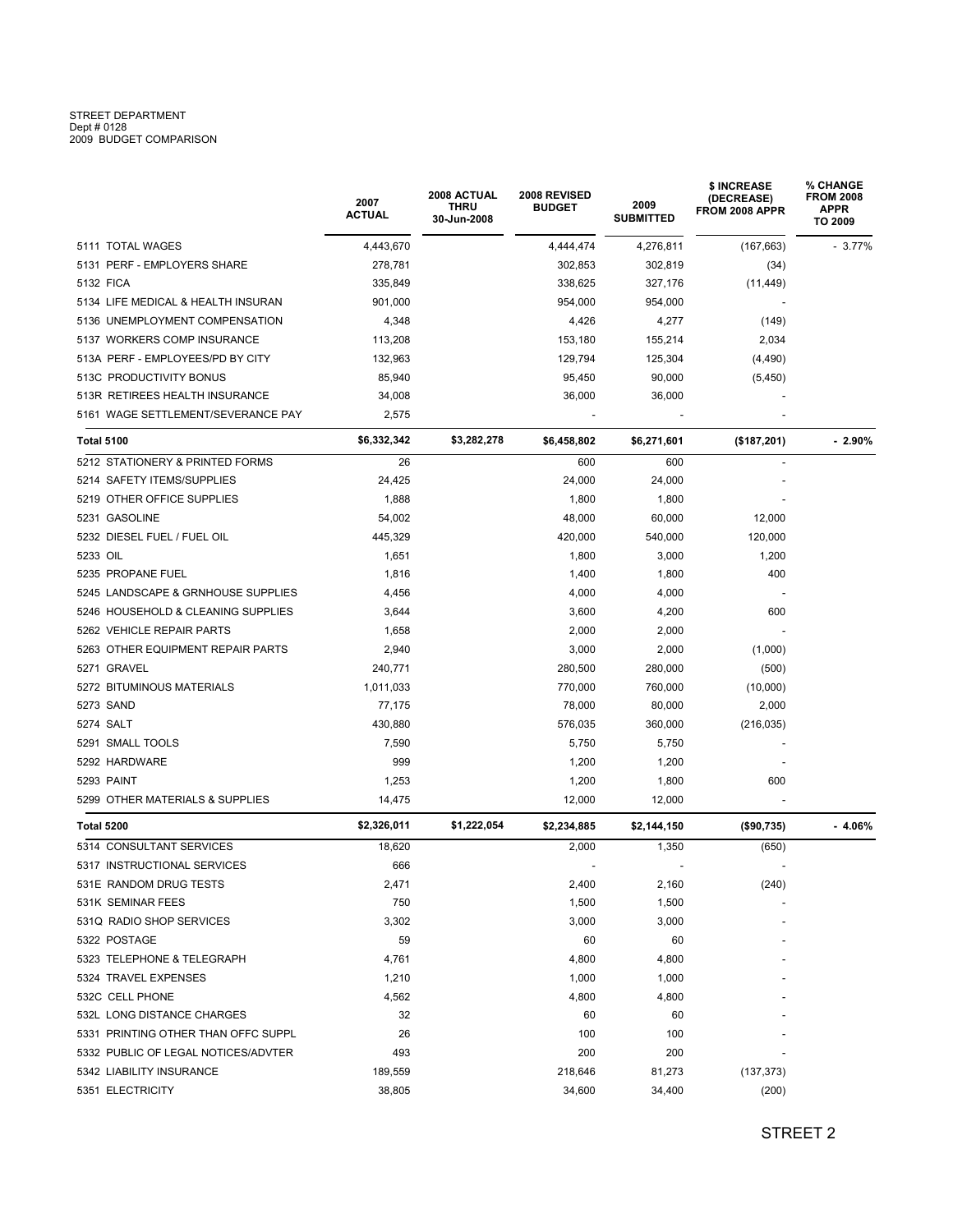## STREET DEPARTMENT<br>Dept # 0128<br>2009 BUDGET COMPARISON

|                                     | 2007<br><b>ACTUAL</b> | 2008 ACTUAL<br><b>THRU</b><br>30-Jun-2008 | 2008 REVISED<br><b>BUDGET</b> | 2009<br><b>SUBMITTED</b> | \$ INCREASE<br>(DECREASE)<br>FROM 2008 APPR | % CHANGE<br><b>FROM 2008</b><br><b>APPR</b><br>TO 2009 |  |
|-------------------------------------|-----------------------|-------------------------------------------|-------------------------------|--------------------------|---------------------------------------------|--------------------------------------------------------|--|
| 5352 NATURAL GAS                    | 135,283               |                                           | 114,000                       | 120,000                  | 6,000                                       |                                                        |  |
| 5353 WATER                          | 2,366                 |                                           | 2,400                         | 2,400                    |                                             |                                                        |  |
| 5354 SEWAGE                         | 517                   |                                           | 600                           | 540                      | (60)                                        |                                                        |  |
| 5356 SOLID WASTE DISPOSAL           | 93,120                |                                           | 104,500                       | 104,500                  |                                             |                                                        |  |
| 5359 STORM WATER SEWER              | 2.763                 |                                           | 3,000                         | 3,000                    |                                             |                                                        |  |
| 5361 CONTRACTED BLDG & STRUCT REPAI | 2.122                 |                                           |                               |                          |                                             |                                                        |  |
| 5365 JANITORIAL & LAUNDRY SERVICE   | 26,104                |                                           | 26,400                        | 26,400                   |                                             |                                                        |  |
| 5369 CONTRACTED SERVICE             | 35,016                |                                           |                               |                          |                                             |                                                        |  |
| 536N GARAGE CONTRACT - NONTARGET    | 159,238               |                                           | 100,000                       | 126,000                  | 26,000                                      |                                                        |  |
| 536T GARAGE CONTRACT - TARGET       | 818.537               |                                           | 878,325                       | 914,093                  | 35,768                                      |                                                        |  |
| 5374 OTHER EQUIPMENT RENTAL         | 18,140                |                                           | 20,000                        | 17,750                   | (2,250)                                     |                                                        |  |
| 5377 CC BUILDING PARKING            | 29                    |                                           |                               |                          |                                             |                                                        |  |
| 5391 SUBSCRIPTIONS AND DUES         | 4,309                 |                                           | 3,500                         | 4,050                    | 550                                         |                                                        |  |
| 5395 GRANTS SUBSIDIES & LOANS       |                       |                                           | 60,058                        |                          | (60, 058)                                   |                                                        |  |
| 5399 OTHER SERVICES AND CHARGES     | 11,565                |                                           | 12,000                        | 12,000                   |                                             |                                                        |  |
| 539A OPERATING TRANSFER OUT         | 131,000               |                                           | 132,000                       | 137,000                  | 5,000                                       |                                                        |  |
| 539B MASTER LEASE                   | 1,260,506             |                                           | 1,335,969                     | 1,383,325                | 47,356                                      |                                                        |  |
| <b>Total 5300</b>                   | \$2,965,932           | \$1,374,402                               | \$3,065,918                   | \$2,985,761              | (\$80, 157)                                 | $-2.61%$                                               |  |
| 5443 PURCHASE OF OFFICE EQUIPMENT   | 3,233                 |                                           |                               |                          |                                             |                                                        |  |
| 5444 PURCHASE OF OTHER EQUIPMENT    | 1,936                 |                                           | 15,000                        | 15,000                   |                                             |                                                        |  |
| 5445 PURCHASE OF COMPUTER EQUIP     | 2,287                 |                                           |                               |                          |                                             |                                                        |  |
| <b>Total 5400</b>                   | \$7,456               | \$406                                     | \$15,000                      | \$15,000                 | \$-                                         | $0.00\%$                                               |  |
| <b>Total</b>                        | \$11,631,741          | \$5,879,141                               | \$11,774,605                  | \$11,416,512             | (\$358,093)                                 | $-3.04%$                                               |  |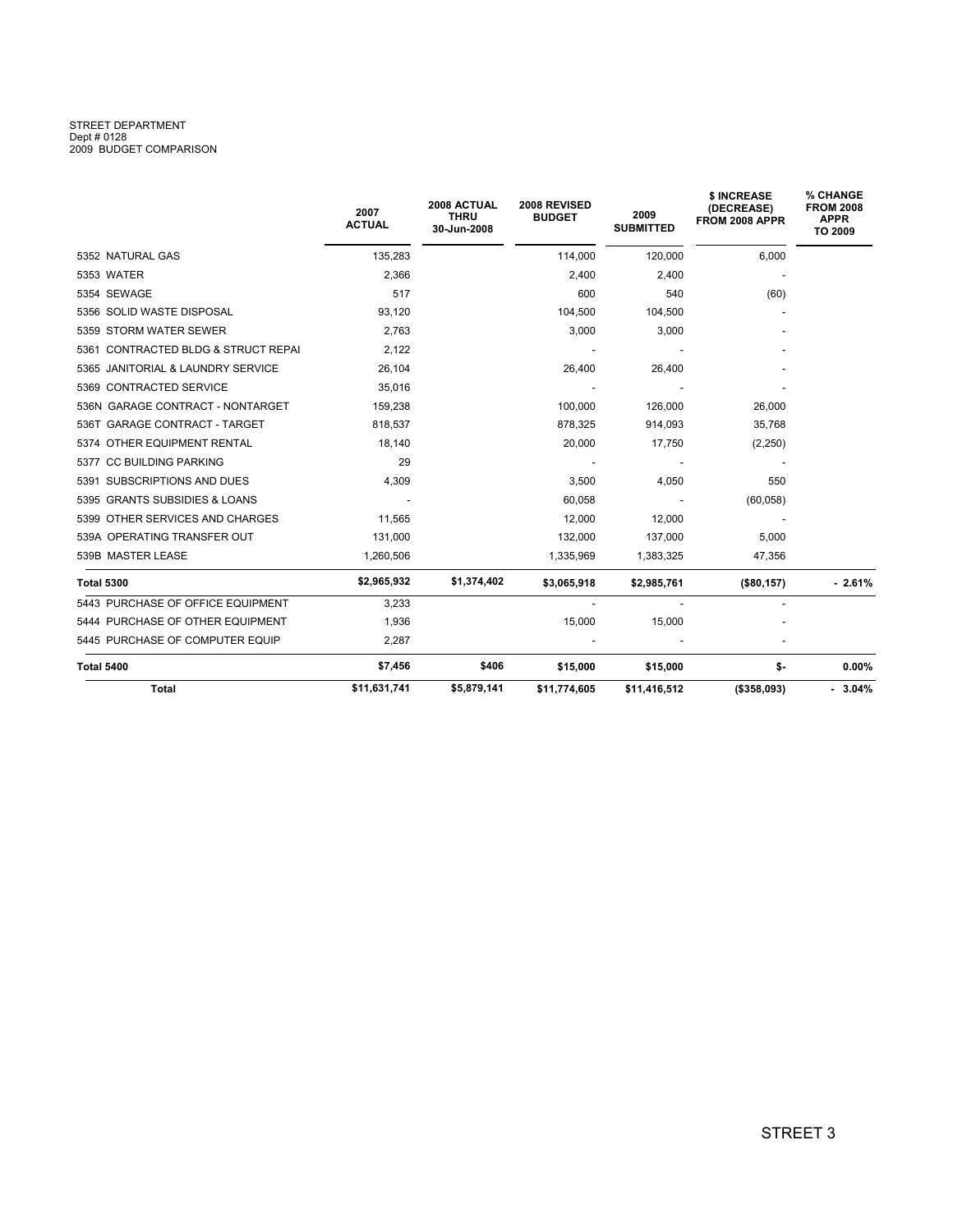| Street 2009-2013 Capital Improvement Program                  |                                                     |                             |                                                |                          |                             |                          |         |  |  |  |  |
|---------------------------------------------------------------|-----------------------------------------------------|-----------------------------|------------------------------------------------|--------------------------|-----------------------------|--------------------------|---------|--|--|--|--|
|                                                               | FUNDING SOURCE CODE:                                | <b>GRP-Grant Pending</b>    |                                                | PT-Property Tax          |                             |                          |         |  |  |  |  |
|                                                               | CC-Cumulative Capital Fund                          | LE-Lease                    |                                                |                          | <b>RB-Revenue Bond</b>      |                          |         |  |  |  |  |
|                                                               | <b>CDBG-Community Development Block Grant</b>       | InfraBd-Infrastructure Bond |                                                |                          | ST-State Source             |                          |         |  |  |  |  |
|                                                               | CEDIT-Co. Economic Development Income Tax           |                             | <b>LRS-Local Roads &amp; Streets</b>           |                          | <b>SU-Sewer Utility</b>     |                          |         |  |  |  |  |
|                                                               | <b>CO-County Source</b>                             | MISC-Miscellaneous          |                                                |                          | SWU-Stormwater Utility      |                          |         |  |  |  |  |
|                                                               | FED-Federal Source                                  |                             | MVH-Motor Vehicle Highway                      |                          | TIF-Tax Increment Financing |                          |         |  |  |  |  |
|                                                               | GOB-General Obligation Bond                         |                             | PCBF-Park Cumulative Bldg. Fund<br>UF-User Fee |                          |                             |                          |         |  |  |  |  |
|                                                               | <b>GRA-Grant Approved</b>                           | <b>PS-Private Source</b>    |                                                |                          | <b>WU-Water Utility</b>     |                          |         |  |  |  |  |
| Item#                                                         | <b>Project Title &amp; Description</b>              | <b>Funding</b>              |                                                |                          |                             |                          |         |  |  |  |  |
|                                                               |                                                     | <b>Source</b>               | 2009                                           | 2010                     | 2011                        | 2012                     | 2013    |  |  |  |  |
|                                                               | Tandem axle truck - replacement                     |                             |                                                | 170,000                  | 170,000                     | 170,000                  | 175,000 |  |  |  |  |
|                                                               | 2010 (1); 2011 (1); 2012 (1); 2013 (1)              |                             |                                                |                          |                             |                          |         |  |  |  |  |
| $\overline{2}$<br>Heavy Duty two-ton crew cabs - replacements |                                                     | LE.                         | 240,000                                        | $\overline{a}$           |                             |                          | 160,000 |  |  |  |  |
|                                                               | 2009 (3); 2013 (2)                                  |                             |                                                |                          |                             |                          |         |  |  |  |  |
| 3                                                             | Street Sweepers - replacement - 2009 (1); 2011 (1)  | LE.                         | 120,000                                        | $\overline{a}$           | 120,000                     | $\overline{\phantom{0}}$ |         |  |  |  |  |
| 4<br>Single Axle dump trucks - replacement                    |                                                     | LE.                         |                                                | 375,000                  | 375,000                     | 375,000                  | 250,000 |  |  |  |  |
|                                                               | 2010 (3); 2011 (3); 2012 (3); 2013 (2)              |                             |                                                |                          |                             |                          |         |  |  |  |  |
|                                                               | 5<br>Replacement and purchase of misc. equipment    |                             | 15,000                                         | 15,000                   | 15,000                      | 15,000                   | 15,000  |  |  |  |  |
|                                                               | (radios, lawn mowers, power tamps, etc.)            |                             |                                                |                          |                             |                          |         |  |  |  |  |
| 6                                                             | Front-end loader - replacement - 2011 (1); 2012 (1) | LE.<br>LE                   | $\overline{\phantom{a}}$                       | $\overline{\phantom{a}}$ | 125,000                     | 125,000                  |         |  |  |  |  |
|                                                               | Backhoe - replacement - 2011 (1)                    |                             | ۰                                              |                          | 100,000                     |                          |         |  |  |  |  |
| 8                                                             | Tractor - replacement - 2010 (1); 2013 (1)          | LE                          | ۰                                              | 40,000                   |                             |                          | 40,000  |  |  |  |  |
| 9                                                             | Leaf Vac - replacement - 2010 (2); 2012 (2)         | LE                          |                                                | 40,000                   |                             | 40,000                   |         |  |  |  |  |
| <b>TOTAL</b>                                                  |                                                     | 375,000                     | 640,000                                        | 905,000                  | 725,000                     | 640,000                  |         |  |  |  |  |